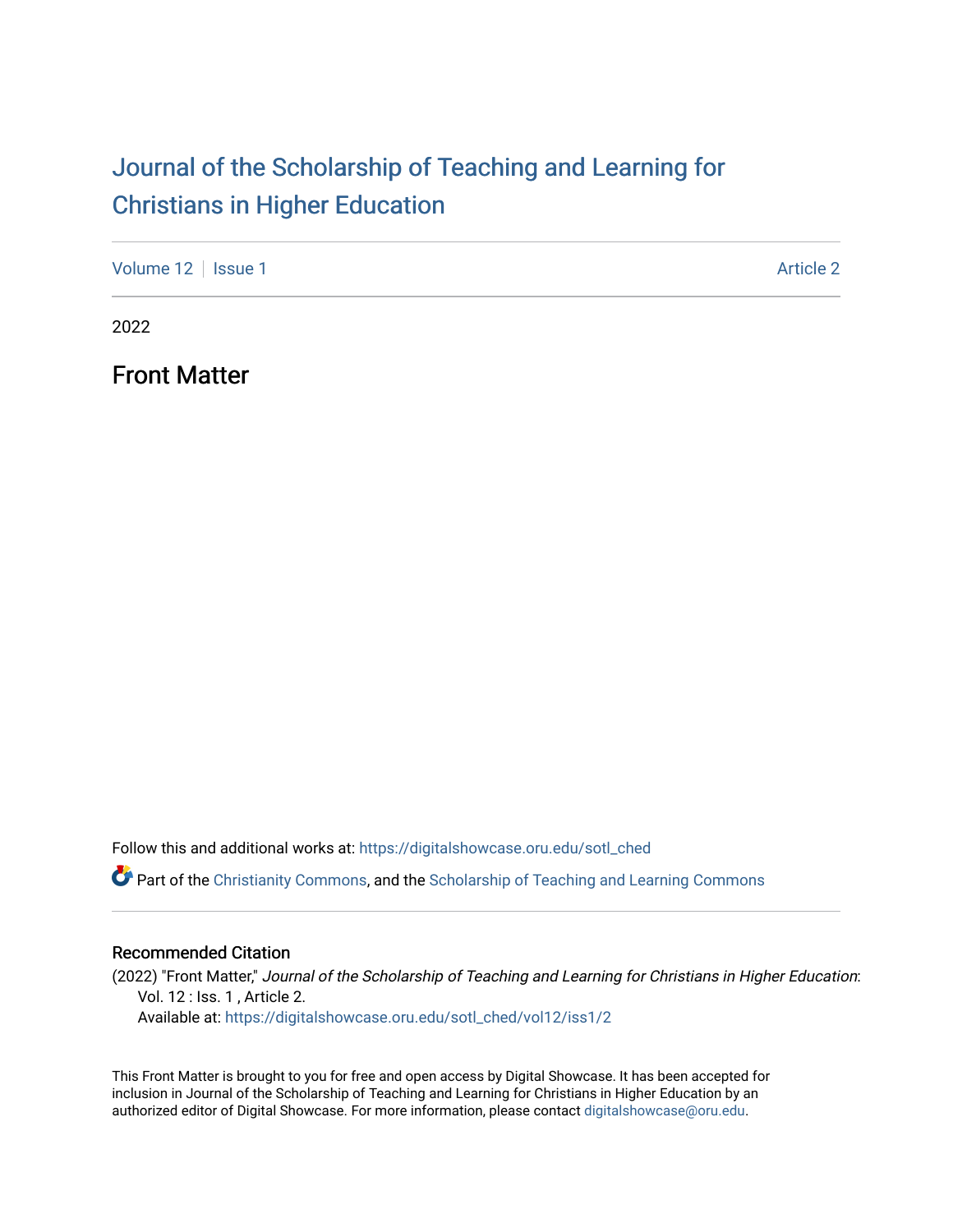# The Journal

of the Scholarship of Teaching and Learning

**for Christians in Higher Education**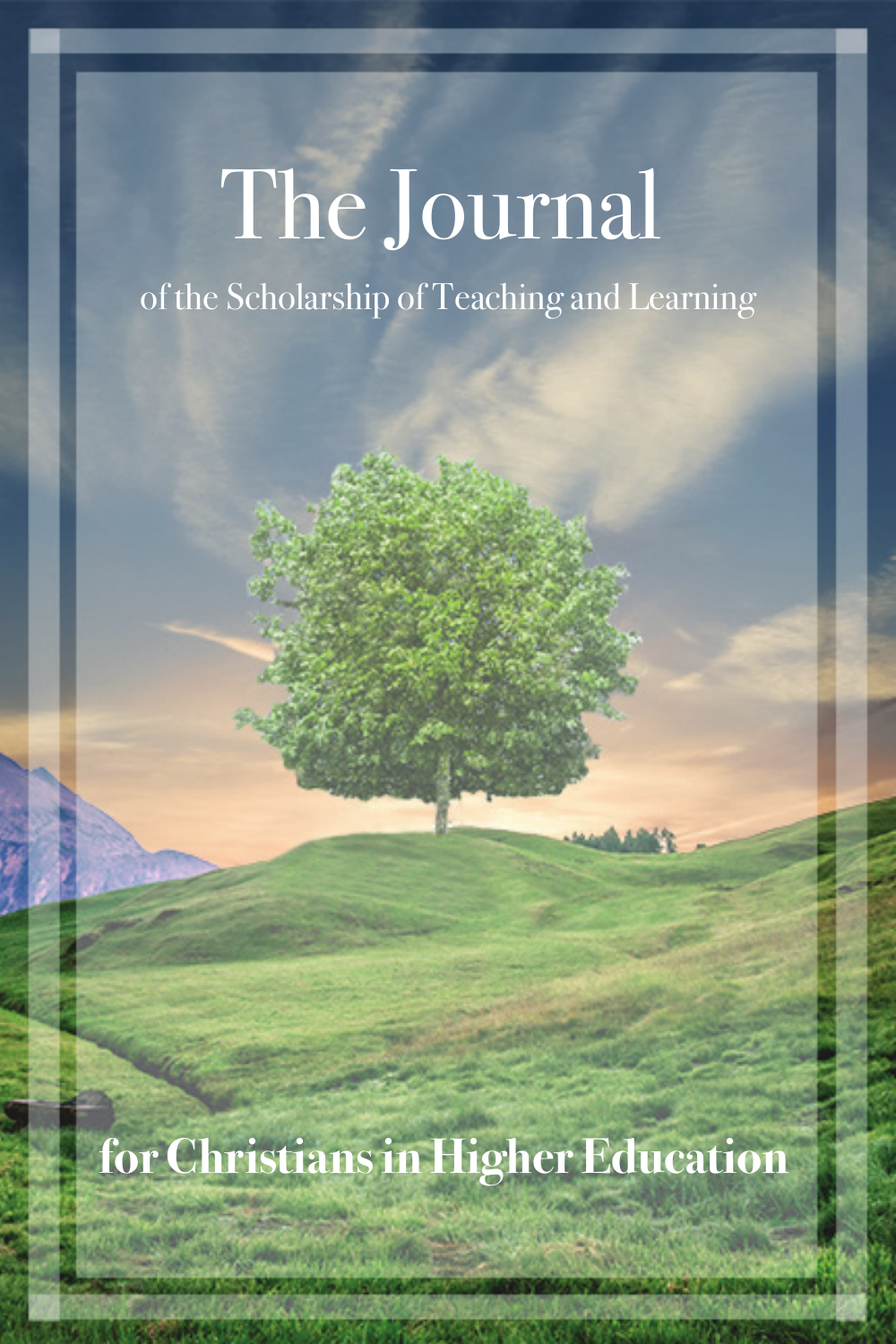## The Journal

*of the Scholarship of Teaching and Learning for Christians in Higher Education*

Volume 12 Number 1 2022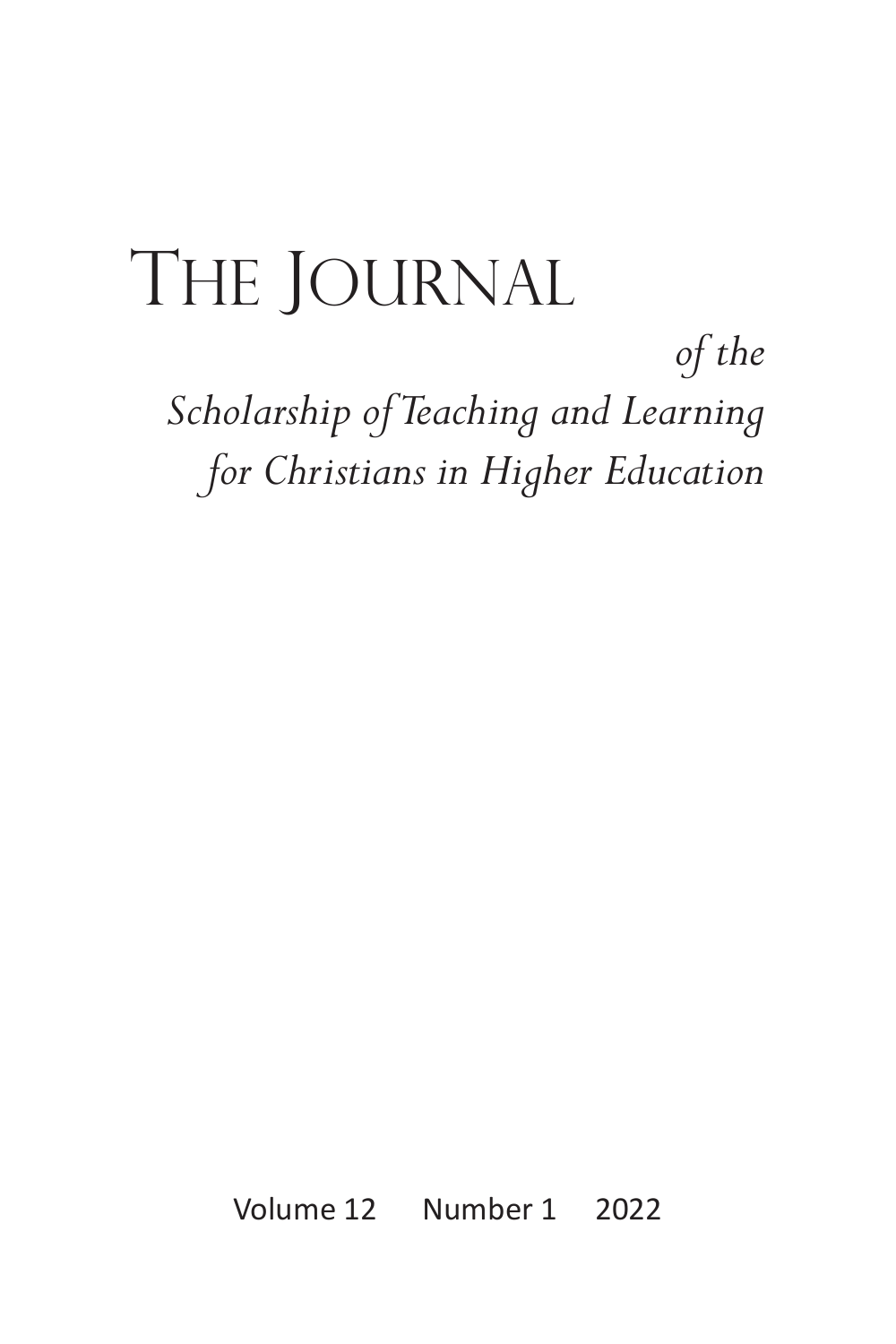*Journal of the Scholarship of Teaching and Learning for Christians in Higher Education*

**Volume 12 Number 1 2022**

ISSN: 1559-8624

Copyright © 2022 Oral Roberts University; published by ORU Library.

All rights reserved. To reproduce by any means any portion of this journal, one must first receive the formal consent of the publisher. To request such consent, write *Journal of the Scholarship of Teaching and Learning for Christians in Higher Education* Permissions, 7777 S. Lewis Ave., Tulsa, OK 74171 USA. The *Journal of the Scholarship of Teaching and Learning for Christians in Higher Education* hereby authorizes reproduction (of content not expressly declared not reproducible) for these non-commercial uses: personal, educational, and research, but prohibits re-publication without its formal consent.

Each issue is available at no cost for authorized uses at http://digitalshowcase. oru.edu/sotl\_ched/.

*Journal of the Scholarship of Teaching and Learning for Christians in Higher Education* is published annually in June.

*Journal of the Scholarship of Teaching and Learning for Christians in Higher Education* is indexed through the Digital Commons (https://www.bepress. com/impact-analytics/). *Journal of the Scholarship of Teaching and Learning for Christians in Higher Education* contents may be searched at http://digitalshowcase.oru.edu/sotl\_ched/ and through any web search engine.

Cover designer: Aleah Fortenbery.

.

Interior designer and compositor: Dr. Angela Sample.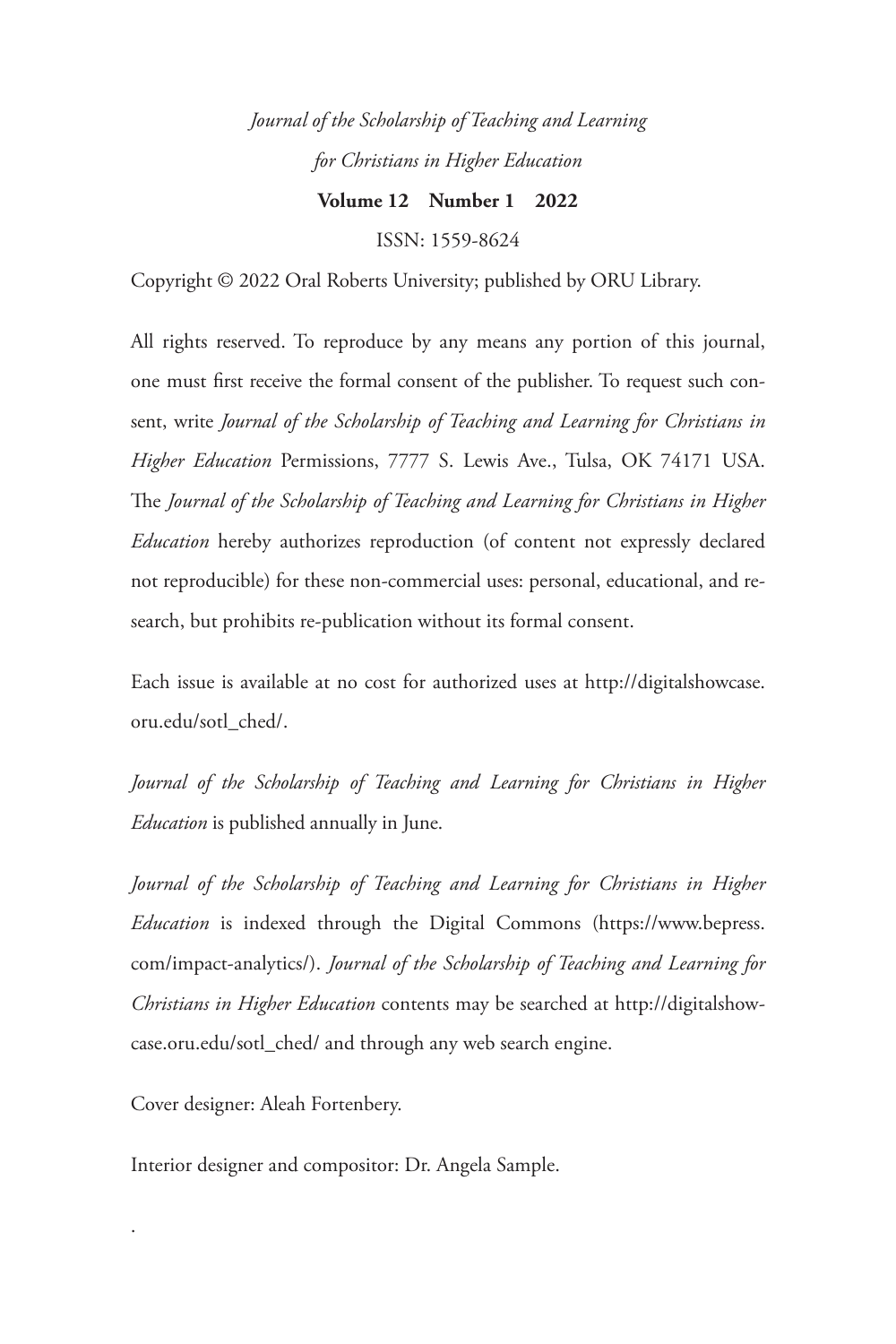## The Journal

### *of the Scholarship of Teaching and Learning for Christians in Higher Education*

#### **EDITOR-IN-CHIEF**

Dr. Hayoung Lim

#### **COPYEDITORS**

Dr. Linda Gray Prof. Jane Malcolm

#### **MANAGING EDITOR & WEB COORDINATOR**

Dr. Angela Sample

#### **BOOK REVIEW EDITORS**

Prof. Jane Malcolm Dr. Samuel Thorpe

#### **CONTENT EDITORS**

Dr. Charlene Martin Dr. Andrea Walker

Dr. Mary Lou Miller Dr. Gweth Holzmann Dr. Ardith Baker Dr. R. Samuel Thorpe Dr. William Lyons Prof. Kerry Loescher Dr. William Collier **Dr. Andrew Courtner** 

#### **MARKETING TEAM**

Prof. Kerry Loescher

#### **UNIVERSITY ADMINISTRATION**

William M. Wilson, President Kathaleen Reid-Martinez, Provost

*Views expressed in* Journal of the Scholarship of Teaching and Learning for Christians in Higher Education *are those of the contributors only. Their publication in*  Journal of the Scholarship of Teaching and Learning for Christians in Higher Education *does not express or imply endorsement by Oral Roberts University.*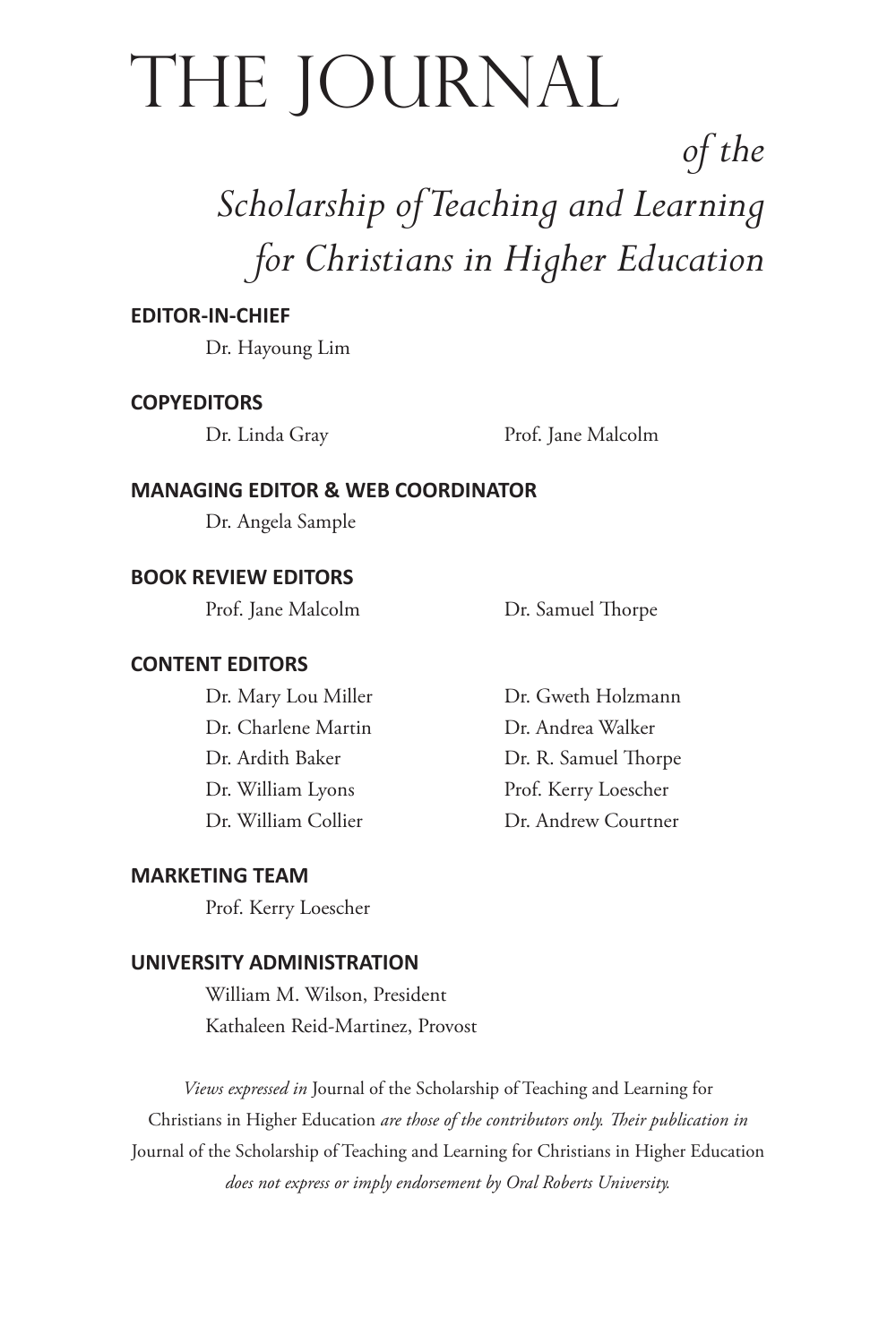#### *Journal of the Scholarship of Teaching and Learning for Christians in Higher Education*

The purpose of *The Journal* is to support and inspire Christian educators in higher education by providing an open forum for the exchange of scholarship related to teaching and learning, including discovery (research), integration (synthesis), application (practice), and teaching (instruction).

Find instructions for submitting articles and reviews for consideration at http://digitalshowcase.oru.edu/sotl\_ched/submissionsteps.html. Submissions are accepted via email with attachment(s) to SoTL\_CHEd@ oru.edu.

All correspondence (including submissions) is welcomed at SoTL\_ CHEd@oru.edu.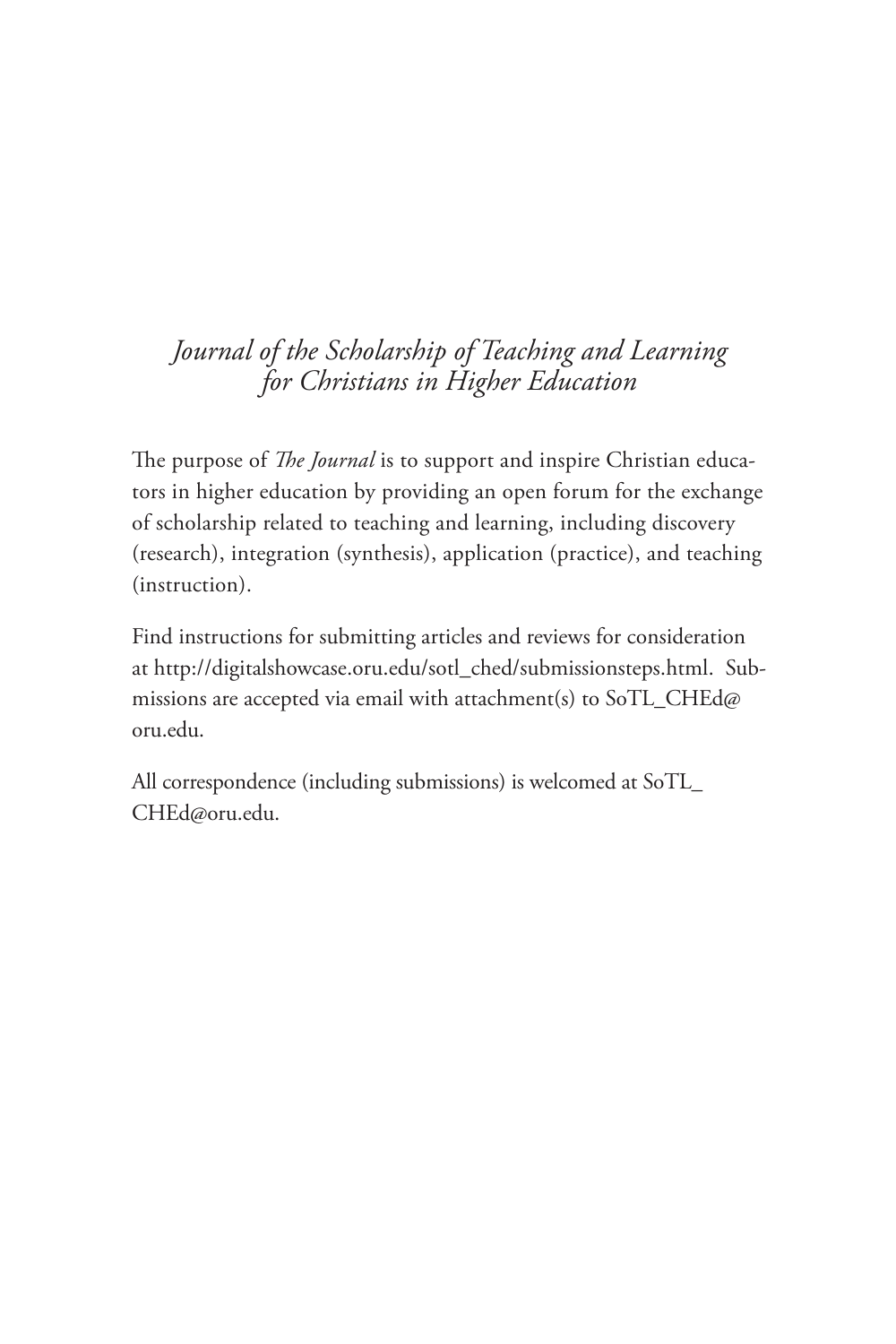## **CONTENTS**

| Letter from the Editor    |  |
|---------------------------|--|
|                           |  |
| Editorial: Finding Shalom |  |
|                           |  |

#### **A R T I C L E S**

| Developing Critical Consciousness in Students<br>for Cultural Transformation |
|------------------------------------------------------------------------------|
|                                                                              |
| Transitions in Collegiate Church Music                                       |
| Pedagogy: Developing a Pedagogy for                                          |
| Undergraduate Modern Worship Curriculum                                      |
|                                                                              |
| Q & A: Christian, Committed, and Called: An                                  |
| Interview                                                                    |
|                                                                              |

#### **R E V I E W S**

| Paul Shotsberger and Cathy Freytag, eds. How Shall We |  |
|-------------------------------------------------------|--|
| Then Care? A Christian Educator's Guide to Caring for |  |
| Self, Learners, Colleagues, and Community.            |  |
|                                                       |  |
| Michael Kibbe. From Research to Teaching: A Guide to  |  |
| Beginning Your Classroom Career.                      |  |
|                                                       |  |